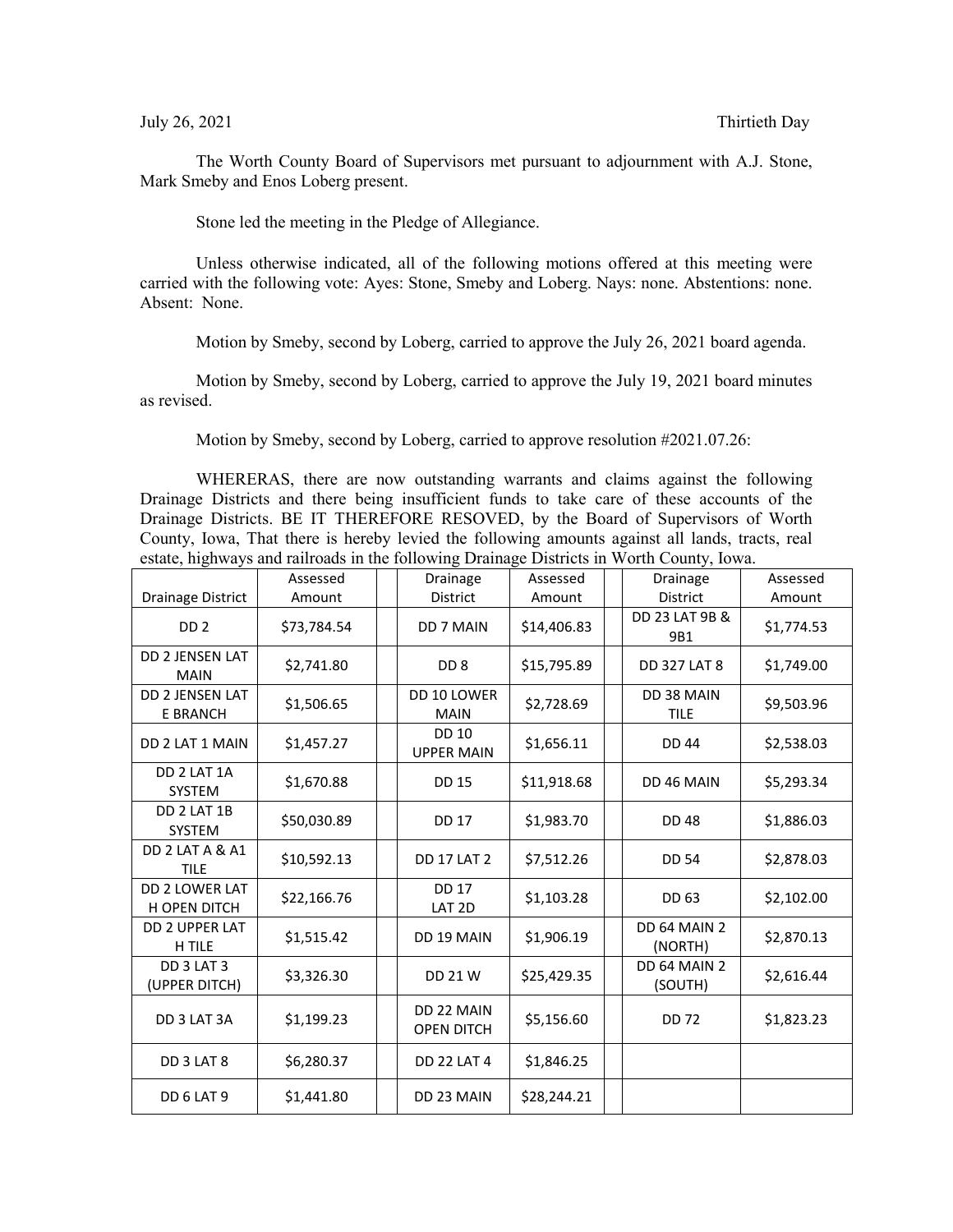BE IT THEREFORE RESOLVED, that the said assessments be so levied and when so extended in accordance with original apportionment and classification shall be collected with the taxes payable in the year 2021.

BE IT THEREFORE RESOLVED that a payment option is allowed for landowners who have a parcel amount due in excess of \$500. Said payment plan can be discussed by contacting the Worth County Auditor within 30 days of receipt of tax statement.

Aaron Stone, Chairperson ATTEST: Jacki A. Backhaus, Auditor

Motion by Smeby, second by Loberg, carried to approve claims in the amount of \$117,821.55 as per the following schedule:

| AT & T                                  | Service-911       | \$<br>40.38     |
|-----------------------------------------|-------------------|-----------------|
| Active 911, Inc.                        | Service-Dap       | \$<br>1,687.50  |
| Agvantage Fs Inc                        | Fuel-Eng          | \$<br>5,770.06  |
| <b>Alliant Energy</b>                   | Service-Gsr       | \$<br>6,710.44  |
| Berge Oil Company                       | Fuel-Eng          | \$<br>4,029.05  |
| <b>Bice Electric Llc</b>                | Service-Gsr       | \$<br>255.09    |
| Bomgaars Supply, Inc                    | Supplies-Con      | \$<br>93.18     |
| <b>Brush Point Cemetery Assn</b>        | Service-Vaf       | \$<br>600.00    |
| C J Cooper & Associates Inc             | Service-Eng       | \$<br>105.00    |
| Central Ia Detention                    | Service-Juj       | \$<br>45.00     |
| Centurylink                             | Service-Eng       | \$<br>62.56     |
| <b>Certified Laboratories</b>           | Fuel-Eng          | \$<br>436.20    |
| Charlson Excavating Inc                 | Service-Con       | \$<br>1,230.40  |
| Des Moines Stamp Mfg Co                 | Supplies-Shf      | \$<br>119.85    |
| Falkstone Llc                           | Rock-Eng          | \$<br>43,269.99 |
| Institute Of Ia Cert Assessors          | Edu-Asr           | \$<br>530.00    |
| John Deere Financial                    | Supplies          | \$<br>1,225.90  |
| Lair's 66                               | Fuel-Eng          | \$<br>60.00     |
| Lawson Products Inc                     | Supplies-Eng      | \$<br>18.88     |
| Marco Technologies Llc                  | Service-Dap       | \$<br>227.81    |
| Mccloskey Appliance                     | Supplies-Shf      | \$<br>899.00    |
| Mercyone North Iowa Occupational Health | Service-Eng       | \$<br>84.00     |
| Midwest Pipe Supply Inc                 | Supplies-Con      | \$<br>185.25    |
| Northwood Sanitation Llc                | Service-Eng       | \$<br>150.00    |
| Peopleservice Inc                       | Service-Wat & Wwt | \$<br>25,533.00 |
| Plunkett's Pest Control Inc             | Service-Con       | \$<br>54.08     |
| Reinhart Food Service Llc               | Supplies-Shf      | \$<br>364.15    |
| <b>Sacred Heart Cemetery</b>            | Service-Vaf       | \$<br>444.00    |
| <b>St Patrick's Cemetery</b>            | Service-Vaf       | \$<br>96.00     |
| Star Equipment, Ltd                     | Parts-Eng         | \$<br>1,351.71  |
| Thomas Reid                             | Reimb-Vaf         | \$<br>123.20    |
| <b>Us Postal Service</b>                | Postage-Aud       | \$<br>72.00     |
| Verizon Wireless                        | Service-It/Gis    | \$<br>385.63    |